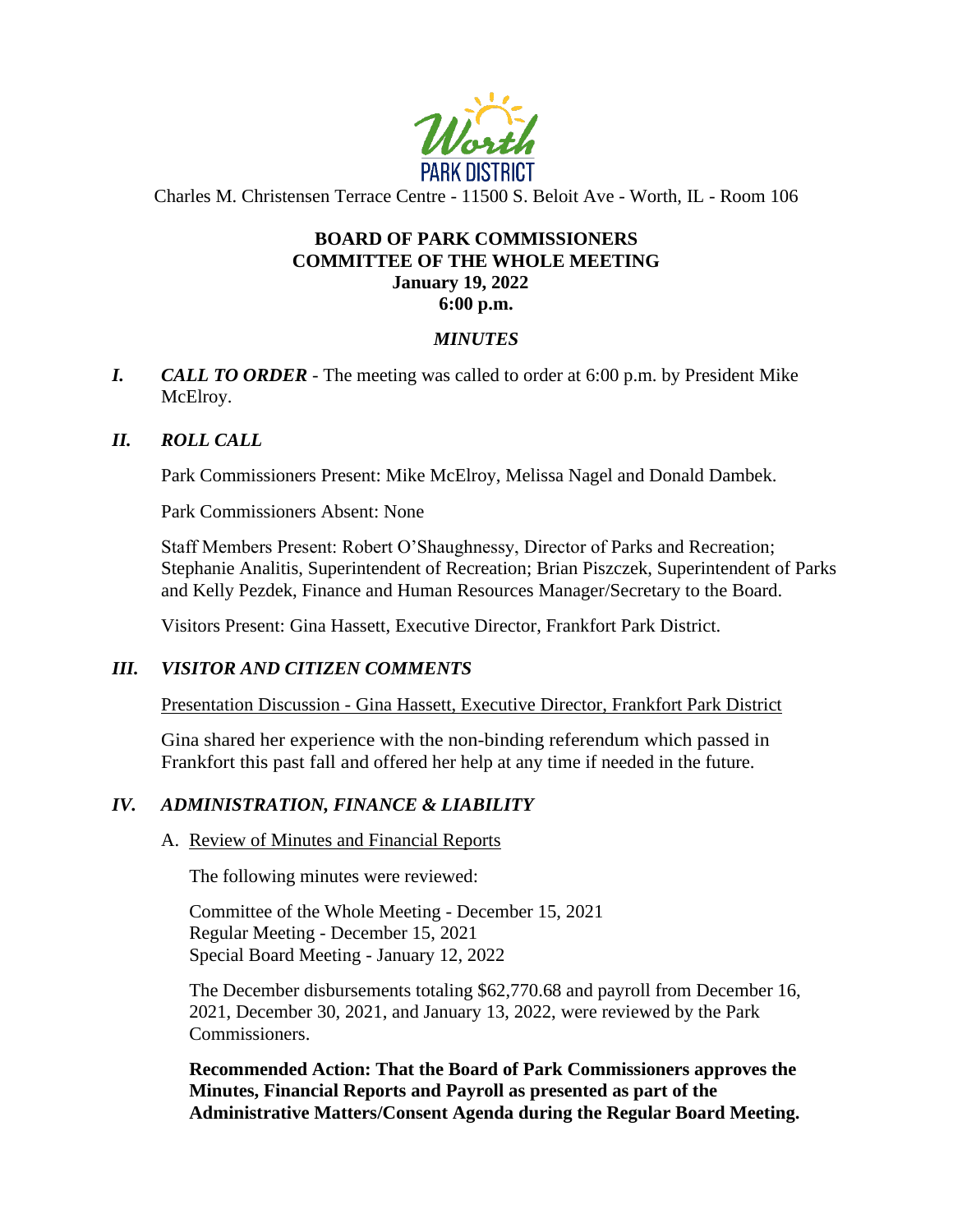### B. Agency and Department Goals

This item was tabled until the next Board Meeting.

# **Recommended Action: No action recommended.**

C. COVID- 19 Vaccination and Mask Policy

This item was tabled until the next Board Meeting.

### **Recommended Action: No action recommended.**

#### D. Camera Maintenance Agreement- Heritage Technology Solutions

An agreement for camera maintenance for all cameras in the system was presented. This annual agreement is for maintenance, parts, labor, travel to fix or replace the cameras and phone and onsite support. Keeping this support "in-house" with our IT company will be of greater advantage.

This is being presented not to request spending authority but for the requirement that all service contracts must be approved by the Board.

# **Recommended Action: That the Board of Park Commissioners enter into an agreement with Heritage Technology Solutions for the maintenance of the Park District security cameras.**

## E. Change of Day of Board Meetings

As per Park District law (or code), "if a change is made in the monthly dates of regular meetings, at least 10 days' notice of such a change must be given to the public by publishing notice of the change in a newspaper of general circulation in which the park district functions. Additionally, notice of the change must be posted in the principal office of the park district, at the building in which the meeting is to be held, and the notice must be supplied to any news media that have filed an annual request for notice pursuant to the Open Meetings Act."

**Recommended Action: That the Board of Park Commissioners approves that the Committee of the Whole and Regular Meetings will be held on the 3rd Thursday of each month beginning Thursday, February 17, 2022. The Committee of the Whole Meetings start at 6:00 p.m. and the Regular Meetings start at 7:00 p.m. Unless otherwise indicated, all meetings are held at the Worth Park District Charles S. Christensen Center, 11500 S. Beloit Ave., Worth, IL 60482.** 

F. 2022 Board of Park Commissioners Meeting Schedule

The 2022 Meeting Schedule was presented.

**Recommended Action: That the Board of Park Commissioners approves the 2022 Meeting Schedule as presented.**

# *V. FACILITY, PARKS & PLANNING*

A. Master Plan Update Discussion